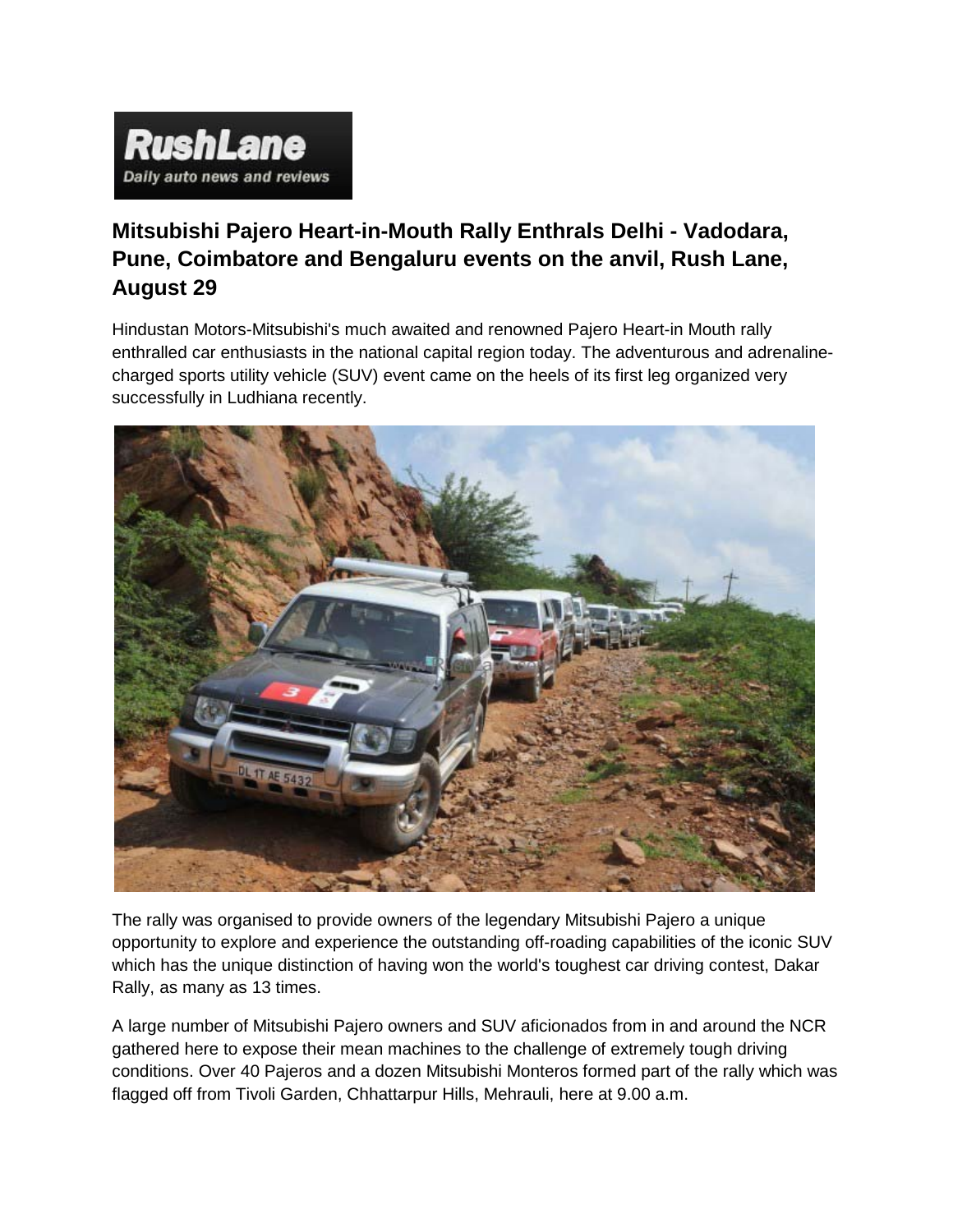The participants experienced 42 kms of intense off-road and extreme driving conditions through rocky and rugged terrains including dirt roads, mud, slush, up-hill and downhill gradients etc. Some of the prominent landmarks along the Pajero rally route were Gurgaon-Faridabad-Sohna Axis, crusher zone, Mohtabad village etc.

Spe SSpeaking on the occasion, Mr. Yoshiaki Wada, HM-Mitsubishi's Head-Marketing and Channel Development, said, "Pajero has attained a cult status across the world with its owners forming Pajero clubs and groups in large numbers. The whole idea behind organizing the Pajero Heart-in-Mouth rally is to bring together the lovers of this incredible vehicle on a common platform where they may bond and share their Pajero experiences.



"Delhi is an important market for us and we have a strong customer base for Pajero here. Expectedly, the turn-out was highly encouraging. We will organize similar rallies in Vadodara, Pune, Coimbatore and Bengaluru in the coming months."

Th T The Heart-in-Mouth rally, which is approved by Federation of Motor Sports Club of India (FMSCI), has Cougar Motorsport as its off-roading partner which managed today's entire rally from doing the advance reconnaissance run to planning the route, briefing customers about the drive, providing support with expert drivers, to assisting with back-up vehicles etc.

The Mitsubishi Pajero makes substantial use of strong yet lightweight high-tensile steel panels that give its stylish and contoured body all-terrain rigidity. Mounting that body on a ladder frame with cross-members increases torsional rigidity for enhanced stability and smoother